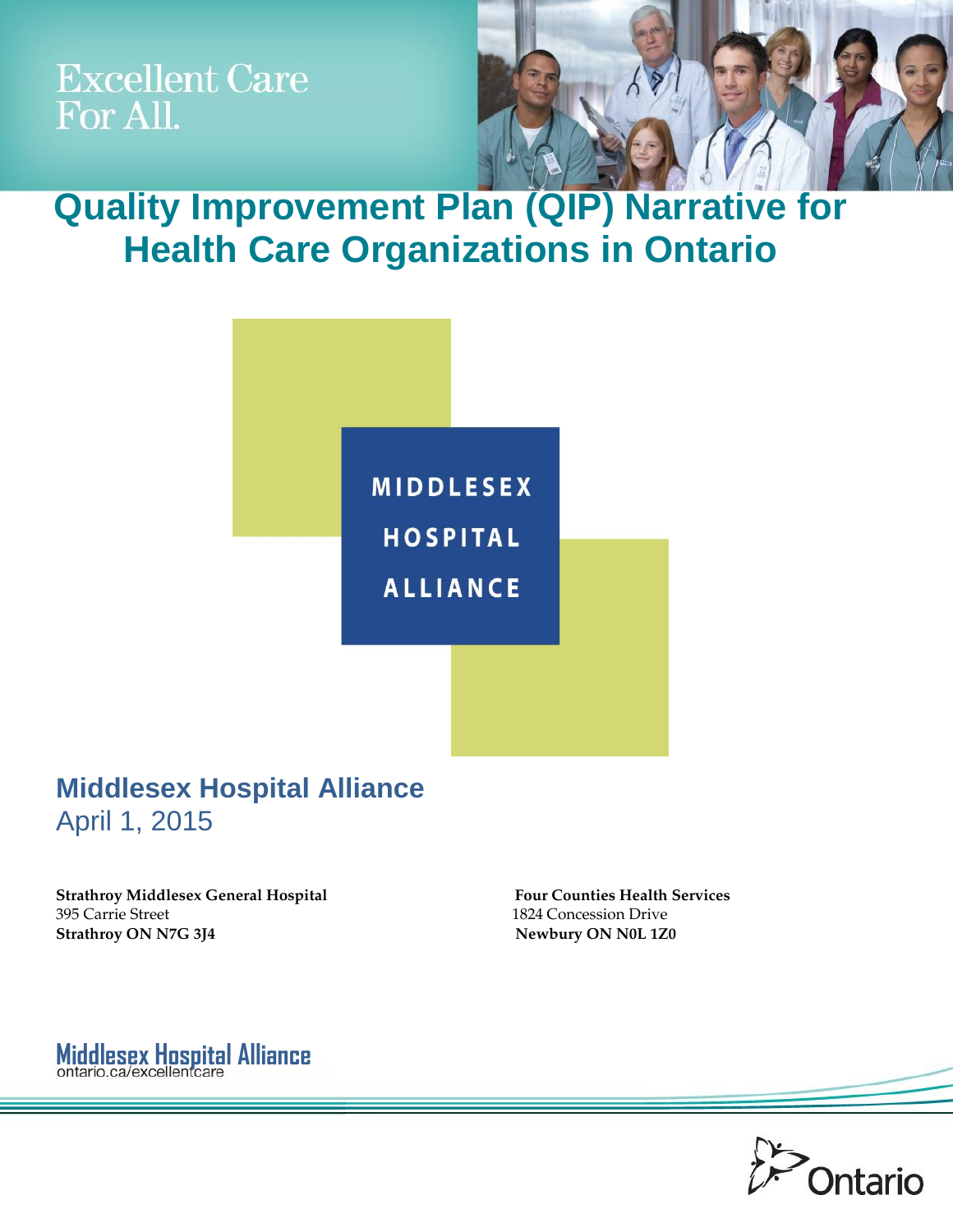The Middlesex Hospital Alliance (MHA) is comprised of Strathroy Middlesex General Hospital (SMGH) and Four Counties Health Services (FCHS). The two community hospitals are located in the Southwest Local Health Integration Network. The MHA Board and Quality Committee have been engaged throughout the current fiscal year with supporting the improvement plan efforts of leadership and health care providers. The committee monitors the progress quarterly, provides guidance, and requests detailed information of change ideas, challenges and plans moving forward to address priority indicator opportunities for improvement.

## **2014-15 Achievements include**:

- $\triangleright$  Achievement of C.Difficile target of zero cases at FCHS, near target achievement SMGH
- $\triangleright$  Breast Assessment Program development completes final requirement for submission March 2015
- $\triangleright$  Greater than 90% compliance of hand washing maintained both before and after patient contact.
- $\triangleright$  Achievement of a balanced or better total margin
- $\triangleright$  ED Knowledge Transfer project implementation of equipment, tools and resources
- $\triangleright$  Improved ED admitted Length of Stay
- ▶ Quality Workplace Award- Silver Award
- $\triangleright$  MORE OB Program completion of Module 2
- $\triangleright$  Home First Program Implementation
- HUGO Electronic Provider Order Entry Launch February 2014
- $\triangleright$  Dissemination of HSFR and QBP funding understanding and impacts following thorough review of MOHLTC Clinical Guidelines, clinical review of case volumes, outcomes, costs and readmissions.
- $\triangleright$  SWLHIN Regional working group collaborating on quality outcomes achievement of provincial Total Joint Replacement indicators, Regional Information Decision Support(RIDS)

The MHA is well positioned to succeed in quality improvement changes and processes with its current status. The Quality committee of the Board is a highly engaged group providing insightful guidance and support. Lean process improvement practices are evident in all areas of the hospital providing a common and inclusive platform for day to day operations, departmental goals and addressing barriers and challenges.

The objectives of the MHA Quality Improvement Plan include the identification of targets and initiatives for all applicable provincial priority indicators of:

- $\triangleright$  Clostridium Difficile: To sustain or reduce existing low incidence of hospital acquired C.Difficile. To be achieved through continued surveillance, hand hygiene before and after patient contact and implementation of antibiogram and antibiotic stewardship processes. These efforts are successful through collaboration with many care providers; Pharmacy and Therapeutics Committee members, infection control practitioner, housekeeping staff and adherence to provincial cleaning standards, investigation of new and emerging cleaning products, and physician adoption of antibiotic stewardship.
- $\triangleright$  Medication Reconciliation: To complete a Best Possible Medication History and Medication Reconciliation for greater than 90% of all admitted patients. The medications are assessed to determine whether they need to be continued, adjusted or discontinued with respect the patient health status, to reduce medication errors in the transition to hospital. This is consistent with Required Organizational Practices and Qmentum Accreditation. The MHA medication reconciliation process has recently become electronic through Care Provider Order Entry. Early vigilance and reporting of performance is expected.
- $\triangleright$  Readmission following hospitalization: To understand the rate and reasons for unplanned readmission to any hospital within thirty days following discharge for selected Case Mix Groups. An examination of previous performance of early readmission rates to any hospital continues. Knowledge gained from the review is helping to inform practice of all health care providers regarding clinical practices, medications, patient education and timely follow-up. Though this indicator will be tracked at both hospitals, the Four Counties site demonstrates low volumes of both readmissions and patient volumes, which are insufficient for public reporting.
- $\triangleright$  To maintain a balanced budget within the shifting and limited funding corridors. To sustain institutional financial health requires a continued understanding and application of principles relative to HBAM and Quality Based Procedure funding models and Hospital Service Accountability Agreement (HSAA) targets.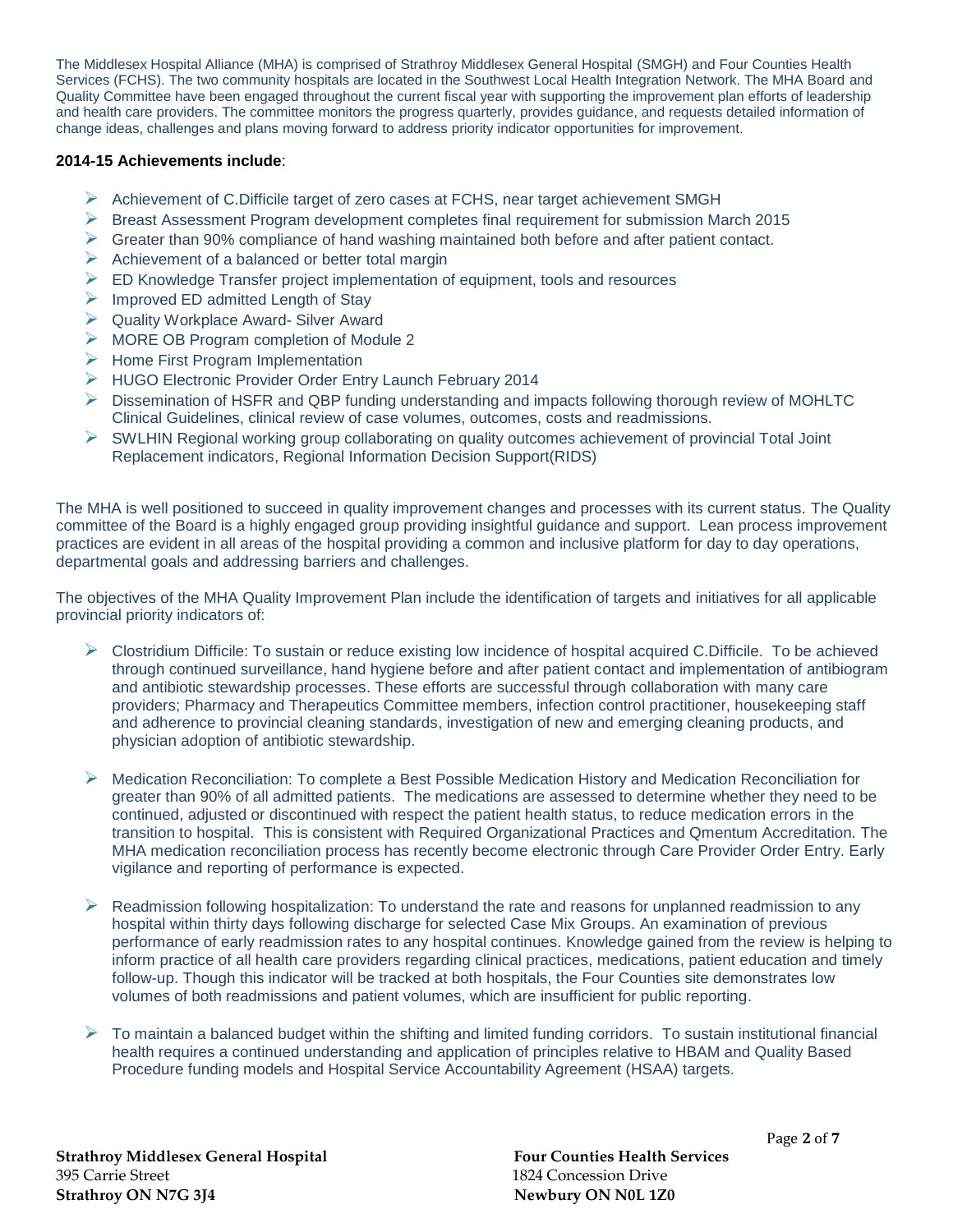- $\triangleright$  ED Wait Times Admitted Patient Length of Stay reduction to ten hours or less for 90 percent of patients. This work plan builds upon the SWLHIN ED- Strathroy site Knowledge Transfer Project objectives and implementation of associated actions plans. The plans address several key intervals of care which impact upon the total time elements from triage or registration to admission to an inpatient bed. With continued dissemination of new process improvements, the decision to admit time to admit to inpatient bed algorithm, reinforcement of clinical expectations, the abilities of the team and celebration of performance achievements, this aggressive improvement target of will be achieved. Though this indicator is tracked at both hospitals, the Four Counties site is not a Wait Time Information Strategy (WTIS) reporting hospital and not required to publicly report wait times. Of note, the length of stay admission wait times at Four Counties are routinely very good, related to patient volumes and bed availability.
- $\triangleright$  Achieve Patient Satisfaction of Overall Quality of Care positive results in greater than 93% responses received through survey respondents. The MHA hospital sites monitor several dimensions and avenues for obtaining information regarding patient satisfaction with their hospital experience. The SMGH is focused on ' Overall Care' satisfaction results for the entire organization for this QIP patient centered quality dimension; FCHS surveys only the ED specific 'overall care' indicator related to low inpatient volumes.
- $\triangleright$  Reduce the number of Alternate level of Care patient days in acute care beds by 10%. This integration quality dimension requires the collaborative efforts of all care providers, community supports and physicians. Early identification of patient risk and discharge planning are vital to this achievement.

The 2015-16 hospital wide focus on improvement is on the two major categories of Emergency Department and Alternate Level of Care and in doing so, addresses several Quality Dimensions of Accessibility, Safety, Integration, Patient Centeredness, and Effectiveness.

The Quality Improvement Plan aligns with several current and anticipated planning processes and initiatives:

Having completed the Qmentum Accreditation Survey in 2013 with exemplary status, the organization has been working on completing the required organizational practice of medication reconciliation. This coupled with the very use of electronic Care Provider Order Entry will enhance the completion of medication reconciliation through mandatory computer entry fields and monitor the percentage of achievement of this indicator. The quality of the BMPH is also being tracked to ensure its accuracy with new strategies and resources to support.

The Strategic Plan of the hospital, is under redevelopment by the Board and newly formed leadership with the intent to maintain a patient and family focus at the community hospital level and identify new areas of development. This process, in conjunction with the 2015-16 Quality Improvement Plan, will necessitate a redesign of current corporate dashboard reports.

The Quality Improvement Plan aligns closely with performance targets of SWLHIN Hospital Accountability Agreements and Wait Time Information Strategy.

The operating plan is maturing every year as a more robust and informed plan in collaboration with senior leadership, finance, individual department managers and a hospital wide focus on understanding case costs and pressures. Monthly budget line variances reports are identifying the impact of over and under budget realities. The areas of focus are guided by high cost patients and procedures and by HBAM and QBP funding adjustments. Positive total margin achievement is challenged significantly, year over year with required balance budgets and zero funding growth.

### **Integration and continuity of care**

The MHA works closely with system partners to develop and execute quality improvements for patient benefits.

The MHA participates closely with the SWLHIN in several initiatives, most recently through an ED knowledge transfer project. The SWLHIN supported the initiative through sharing of expertise, LEAN process improvements and change ideas among regional and community hospitals to evaluate current process flow, areas of improvement, including equipment and supplies. The established goals for improvement negotiated with the LHIN continue to align well with the provincial priority indicator of ED Admitted length of stay.

395 Carrie Street 1824 Concession Drive **Strathroy ON N7G 3J4** Newbury ON N0L 1Z0

**Strathroy Middlesex General Hospital Four Counties Health Services**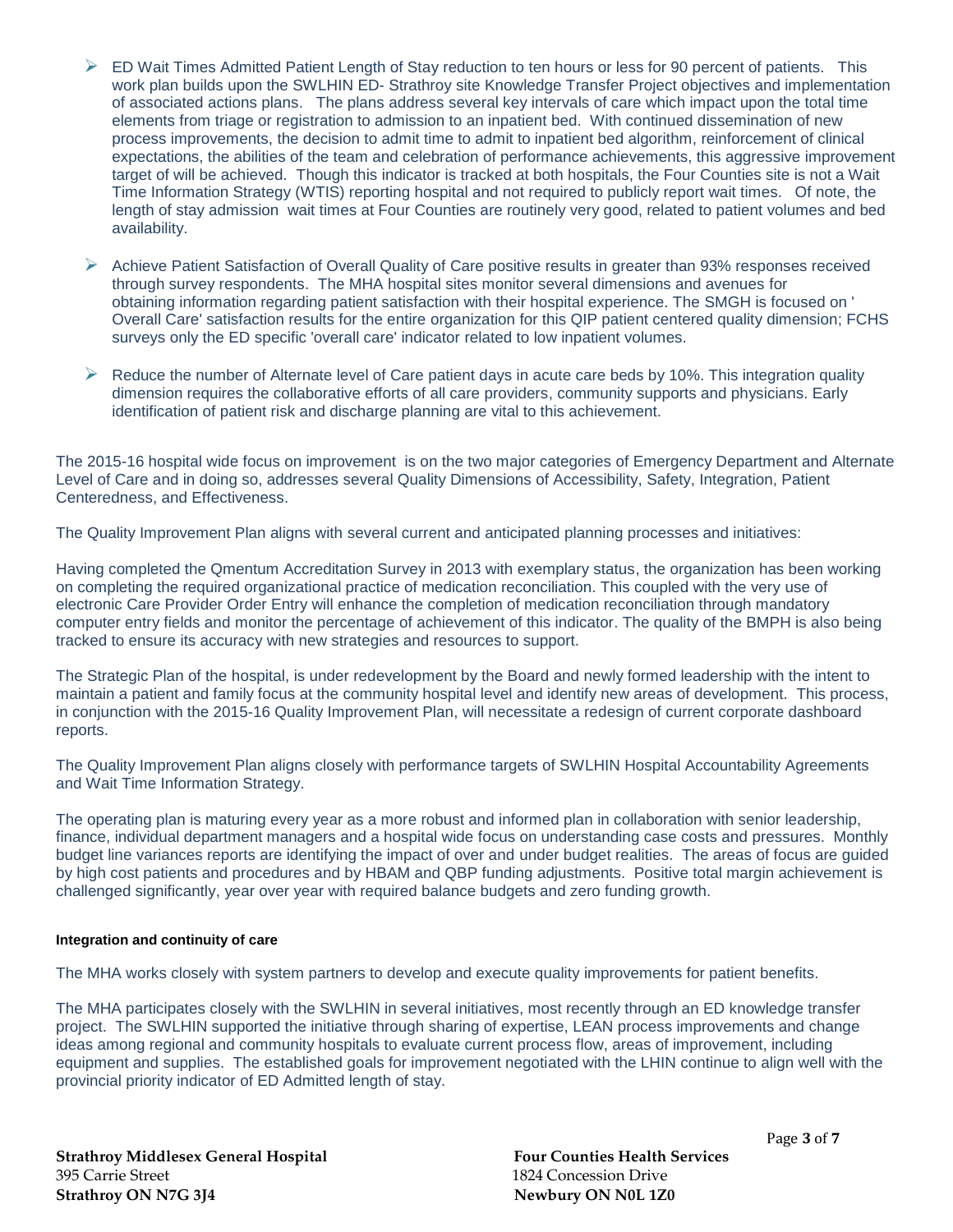Community Care Access Centre has launched its Home First Program in our hospitals in early 2014, with implementation continuing through the current fiscal year. CCAC has been included in the development of the Alternate Level of Care plan through the objectives of this initiative. The HOME First Implementation is co- chaired by a hospital unit manager, project lead and CCAC and several other members, including case managers and data resources are active participants. The hospital is looking forward to facilitating the supported transition of many of its patients, back to their homes with early patient risk identification and discharge planning. The MHA has established and sustained daily bullet rounds on the inpatient units which are attended by nurses, allied health and CCAC case managers. Another collaborative enhancement to reducing Alternate Level of Care days and accessibility is the MHA access to complex continuing care and rehabilitation beds in surrounding regional community hospitals.

The Regional Chief Nursing Executives and SW CCAC have collaborated on the creation of LHIN wide policies and procedures and supporting documents. The objective is to provide greater consistency of care practices and patient communications among hospitals from admission to discharge. Some current initiatives at this time include ED knowledge transfer and Home First implementation, as well as Wound Care assessment, including documentation, metrics and standardization of products. These initiatives will enhance the standard of care for patients, optimize their length of stay and enhance their transition from hospital to home. This will impact the patient outcomes positively as well as several of the provincial priority indicators of wait time outcomes for ED, ALC days, patient satisfaction and readmission rates.

## **Challenges, risks and mitigation strategies**

Maintaining a balanced budget in the current unstable environment of fiscal constraints: Challenges include understanding and applying the shift in funding from volumes and dollars to efficiency and best practices. Particular challenges include the need to grow or develop new and existing programs with the risk of being unable to meet the needs of individual patients. As an example, a closer examination of incidence of congestive heart failure and chronic obstructive disease readmission rates indicates these as areas of high readmission rates to our facilities. Best practice evidence supports the need for specific patient education of triggers for assessment, regular and predictable intervals of follow-up and availability of urgent ambulatory clinics with this population, to avoid hospital readmission. The hospital will continue to examine admission and readmission rates carefully and continue to address case cost pressures to ensure delivery of quality care and efficient use of existing financial and clinic resources.

Hospital Physician recruitment for such specialty areas of intensive care and ED to support the expansion of surgical specialities and ED is a challenge. It also includes challenges of Family Physician recruitment to both of our communities, but especially in the rural setting of Four Counties Health Services. Community hospitals depend greatly on family physician presence for ED, inpatient, obstetrics and hospitalist roles to provide round the clock coverage of patient accessibility to services. ED length of stay is impacted by the single physician coverage of the ED at both community hospitals. This creates its own challenges for recruitment in ED with wide ranges in CTAS values and daily visit volumes. The MHA actively engages in recruitment activities with some success and significant efforts.

The role of our community hospitals has capacity for a wide range of elective and urgent ambulatory care and surgical interventions, excluding cardiac, neurology and multiple trauma patients. A wide range of patient service availability remains. Our community hospitals are frequently restricted to life and limb only access to tertiary level care, despite all the current repatriation and patient flow processes in place. Mitigating strategies should include movement of elective and urgent surgical procedures which community hospitals are readily able to complete, allowing the tertiary hospitals to focus on those in need of high intensity specialized services.

Limited accessibility to long term care homes and community care access care in the home. Evident at both sites of the MHA, but certainly magnified in the rural setting of Four Counties Health Services. This impacts the number and length of stay of alternate level of care patients greatly at our facilities. The MHA is actively engaged with CCAC and Home First implementation to address ALC options following the acute episode of care and hope to realize significant improvements.

## **Information management:**

The MHA readily utilizes available national, provincial, regional, SWLHIN and internal electronic resources to inform long term and immediate information and wait time information needs to support clinical and administrative decisions.

The MHA implemented Care Provider Order Entry and closed loop medication administration in February 2014 in its participation with an electronic medical record implementation with the Thames Valley Hospitals Planning Partnership. This represents one of several steps in the progression to a complete electronic patient record. The current step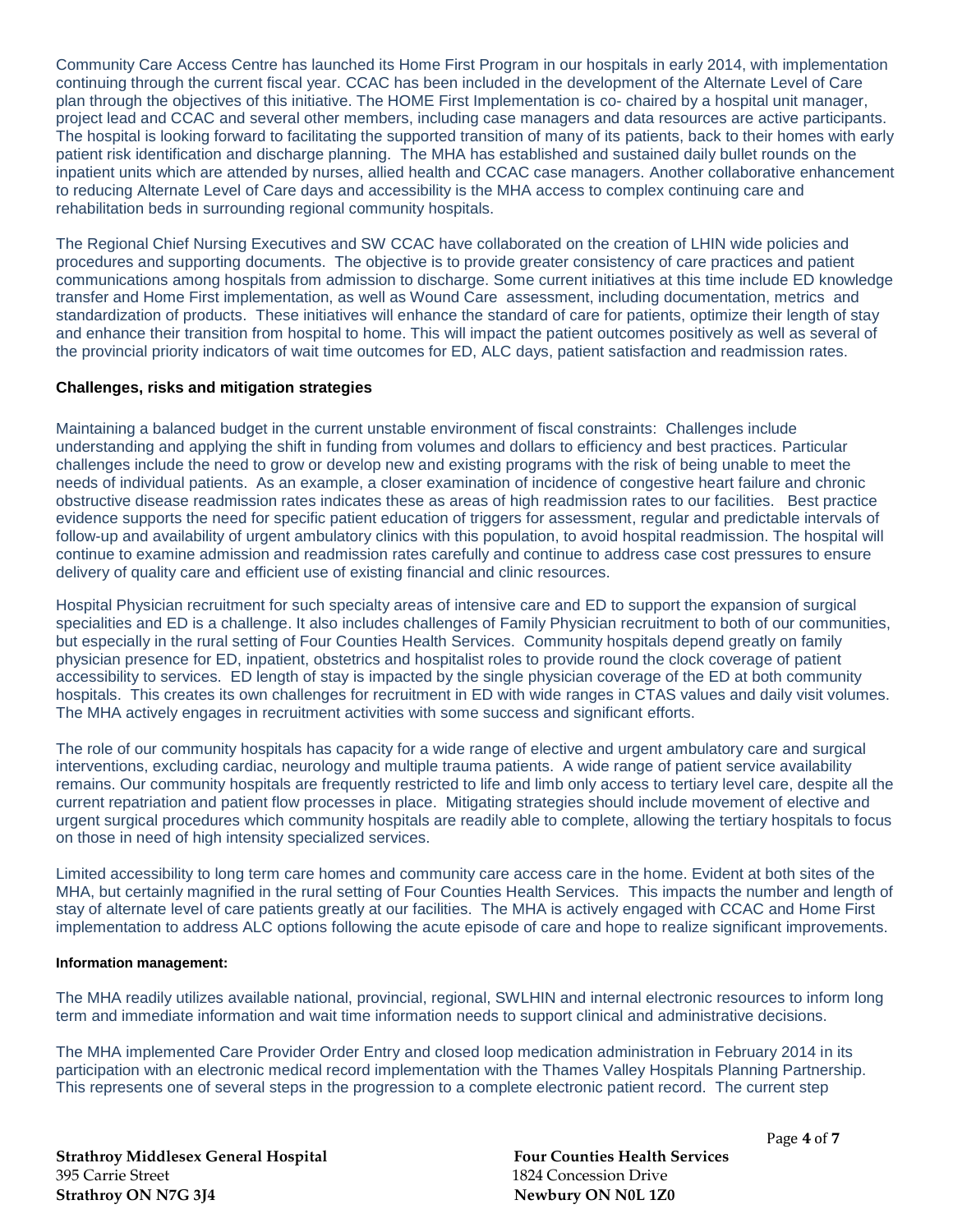enhances the standardization of physician order entries, electronically communicates all orders to the associated department, tap in and out access and supports safe medication administration practices.

The MHA participates with the SWLHIN in its utilization of regional Integrated Decision Support (IDS) system. The early use of the IDS system demonstrates utilization of the health care system by patients at many levels including inpatient and outpatient hospitals visits and CCACs.

The MHA is moving to eresources for its numerous resource requirements through collaboration with surrounding hospitals in the Western Ontario Health Knowledge Network. This network provides 24 hours access to electronic journals and skills resources for all health care providers.

The MHA began receiving 'Active CCAC Client status enotification in fall of 2014 for any patient presenting to registration /triage in ED or admitted to an inpatient area. And conversely, the CCAC receives notification of the patient ED visit and/or admission to hospital. Patient presenting to the ED are also escreened for likely risk of discharge home without support. This will enhance early understanding of existing patient supports and the potential for return to home earlier with increase in services or early review of care needs.

The resulting information is used to inform a board range of service provision from patient population program development to the individual patient care coordination and optimization of health. The specific provincial priority indicators and corporate dashboard indicators are monitored and reported quarterly to the Quality Board Committee and MHA Board

### **Engagement of clinicians and leadership:**

The MHA engages its clinical staff and broader leadership at many levels. Unit specific goals are increasing being developed to support strategic goals and quality improvement plans. The most responsible departments or services develop the work plan and performance targets for their areas. These are presented for consideration and recommendations to the senior leadership, the Quality committee of the board and the MHA Board.

The MHA strives to include its frontline staff and physician at every opportunity. Monthly coffee with the CEO, monthly staff meetings following monthly Board meetings, regular discussion with medical staff, and recently cost saving suggestions from any and all staff members are just a few examples of staff and physician engagement.

The MHA Senior leadership and clinical managers are present and engaging patients and staff in all patient care and support areas on a daily basis.

### **Accountability Management:**

Under the ECFAA legislation, hospital organizations are required to link Senior Executive compensation to the achievement of performance improvement targets. The Senior Executive of the MHA is held accountable for achieving targets which are laid out in the MHA's Quality Improvement Plan (QIP). The percentage of salary at risk for each individual executive has been set at 2% of the base salary. This compensation formula applies to the following individuals: President & CEO, Chief Operating Officer, Chief Financial Officer and Chief of Staff. The achievement of provincial priority improvement targets will result in 100% payout. Partial achievement of targets will result in partial payout. The Board of Directors has the discretion to modify the amount of the performance-based compensation (subject to the 2% maximum) following assessment of the MHA's performance related to the QIP, in the event that there has been significant achievement of the objectives specified but the targets set out in the QIP have not been achieved.

### **Health System Funding Reform:**

The MHA continues to develop its understanding, knowledge and application to the Health System Funding Reform. Information has been shared through all levels of organization, including Physician and staff health care providers, professional practice committee incorporating care pathway development and best practices, finance, health records and decision support. The MHA has initiated a Funding Transformation Steering Team. This leadership team is under development with the intent to support and act as the steward of the implementations of QBP's across the organization. The Funding Transformation Team will focus primarily on the QBP's in an effort to leverage and optimize quality and efficiency within the new funding model. The team will review provincial handbooks, admission and readmission volumes, current and recommended practice variations, staff and patient education, electronic CPOE and pathway development, costs.

**Strathroy Middlesex General Hospital Four Counties Health Services** 395 Carrie Street 1824 Concession Drive **Strathroy ON N7G 3J4** Newbury ON N0L 1Z0

Page **5** of **7**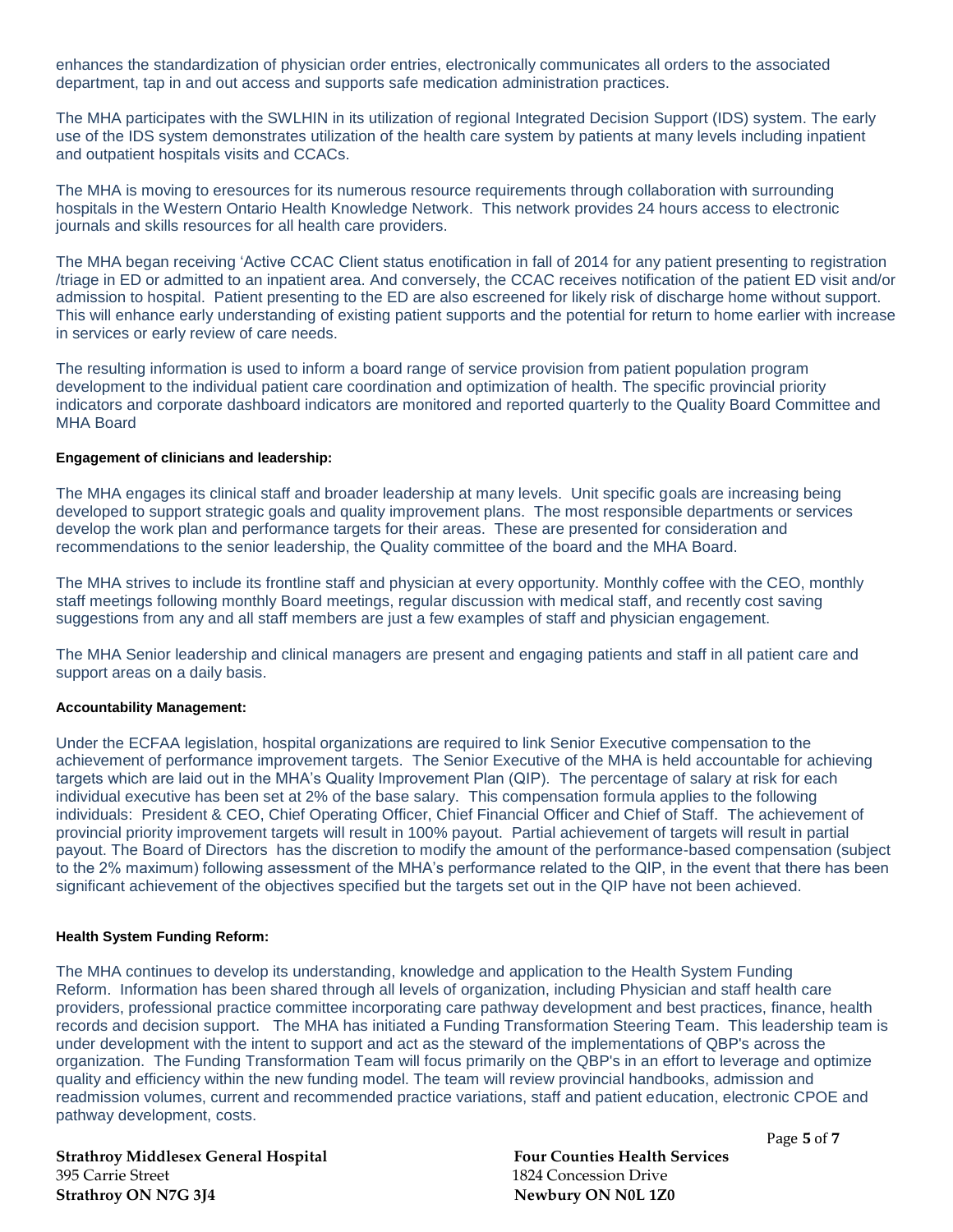**MIDDLESEX HOSPITAL ALLIANCE** 

**Four Counties Health Services site** 1824 Concession Drive

**Strathroy Middlesex General Hospital site** 395 Carrie Street

# **Accountability Sign-off**

I have reviewed and approved our organization's 2015-16 Quality Improvement Plan and attest that Strathroy Middlesex General Hospital fulfills the requirements of the *Excellent Care for All Act*.

 $\sqrt{d}$ 

Ken Williams *Board Chair*

Neil MacLean *Quality Committee Chair*

Todd Stepanuik *Chief Executive Officer*